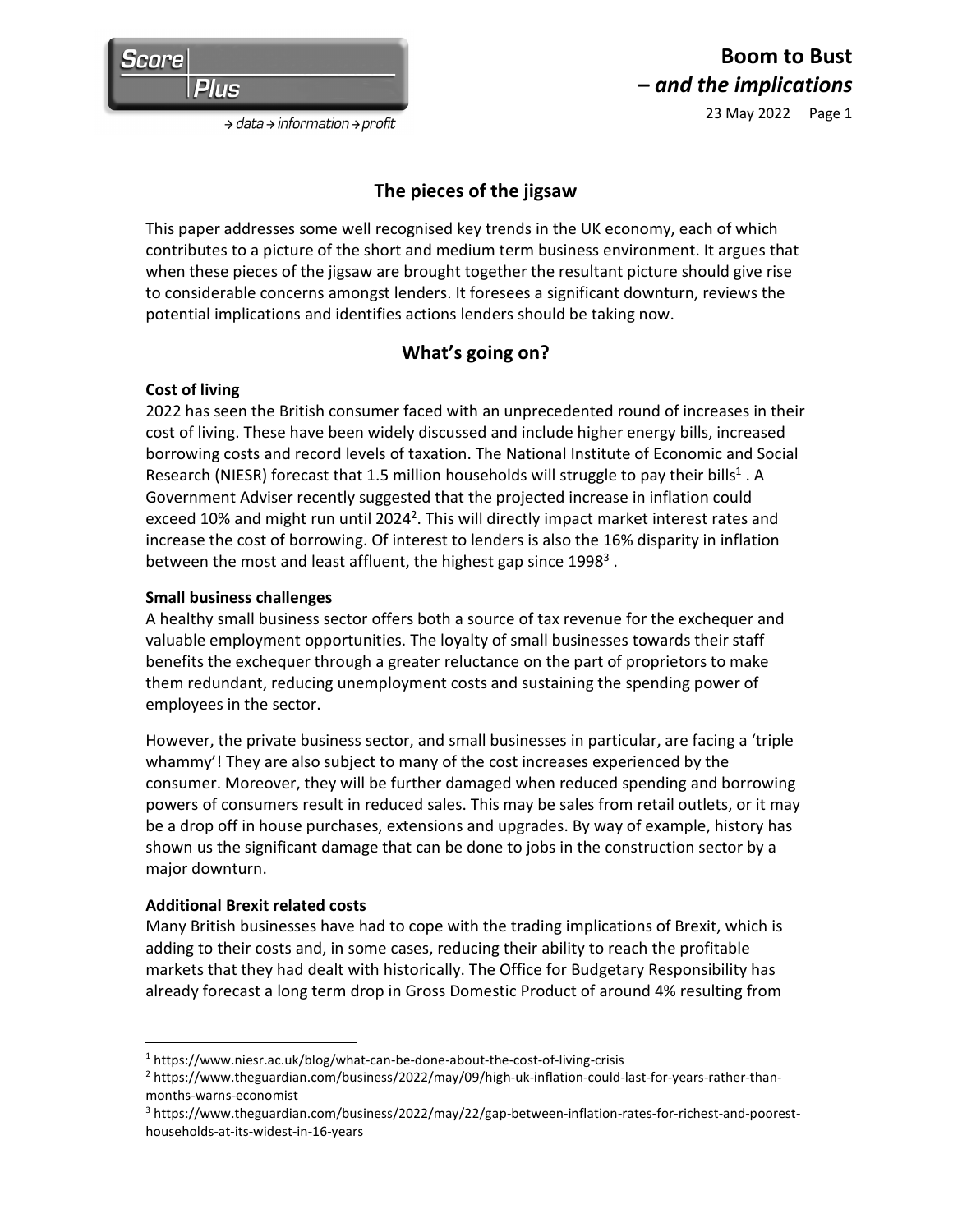

 $\rightarrow$  data  $\rightarrow$  information  $\rightarrow$  profit

Brexit. Brexit will also be the cause behind a 15% reduction in exports<sup>4</sup>. The practical implications of the break from the EU continue to arise and illustrate just how that drop will be caused. An important point to bear in mind for lenders is the incidence of the contraction. It will not be a tolerable 'haircut' across the business sector for all players. Rather, it will manifest itself as an existential threat to individual businesses, which have previously been benefiting from open borders.

### **Consequential increased risk of default**

In consumer finance, the short term prospects for lenders looks potentially bleak. Able borrowers will be fewer if turnover in the retail and housing sector falls away. Many existing borrowers will have their ability to repay significantly reduced. Existing mortgage borrowers nearing the end of their fixed rate term will face higher interest rate options. Collections costs and write-offs will increase.

Bankers supporting the small business sector will have an equally uncomfortable time. According to the Federation of Small Business (FSB) Small Business Index, a majority of businesses are facing customer payment delays. Finance applications are at an all time low. For small businesses, credit approval rates have fallen, further reducing access to credit. Worryingly, 42% of successful applicants plan to use credit for cash flow rather than investment for growth<sup>5</sup>.

Already noted is employer-employee loyalty in the small business sector, providing a hedge against job losses. However, it is only sustainable as a benefit for as long as the businesses are viable and exist. Over the last 20 years, the number of private businesses has steadily increased, but the trend reversed between 2020 and 2021: reductions of 6.5% overall, ranging from 17% for Northern Ireland to <1% in Wales. This reduction, accompanied by rising insolvencies, damages both the business lender and providers of consumer finance. Figures from the Office of National Statistics (ONS) show that whilst compulsory liquidations and administrations (England and Wales) are still at pre-pandemic levels, they are rising steadily<sup>6</sup>. In the first quarter of 2022, 137,000 enterprises closed their doors, with regional and sector disparities; voluntary insolvencies reached a 60 year high<sup>7</sup>. Whilst these numbers should be tempered (a "post COVID catch up" surge) and voluntary insolvency does not necessarily equate to financial problems, reducing numbers of businesses is a clear signal of fragility in the economy.

In response to higher anticipated default rates, the cost of economic and regulatory capital will rise. Unless central banks look to manage capital buffers, as per COVID, this will reduce lending capacity and thereby further constrain economic growth.

<sup>4</sup> https://obr.uk/forecasts-in-depth/the-economy-forecast/brexit-analysis/#assumptions

<sup>5</sup> https://www.fsb.org.uk/resources-page/lending-to-small-businesses-hits-all-time-low-new-study-finds-withsix-in-ten-impacted-by-late-payment.html

<sup>6</sup> https://www.gov.uk/government/statistics/monthly-insolvency-statistics-april-2022/commentary-monthlyinsolvency-statistics-april-2022#main-messages-for-england-and-wales

<sup>7</sup> https://www.ft.com/content/ec8d97d3-ff39-4c7b-a6a2-ee7fc3234442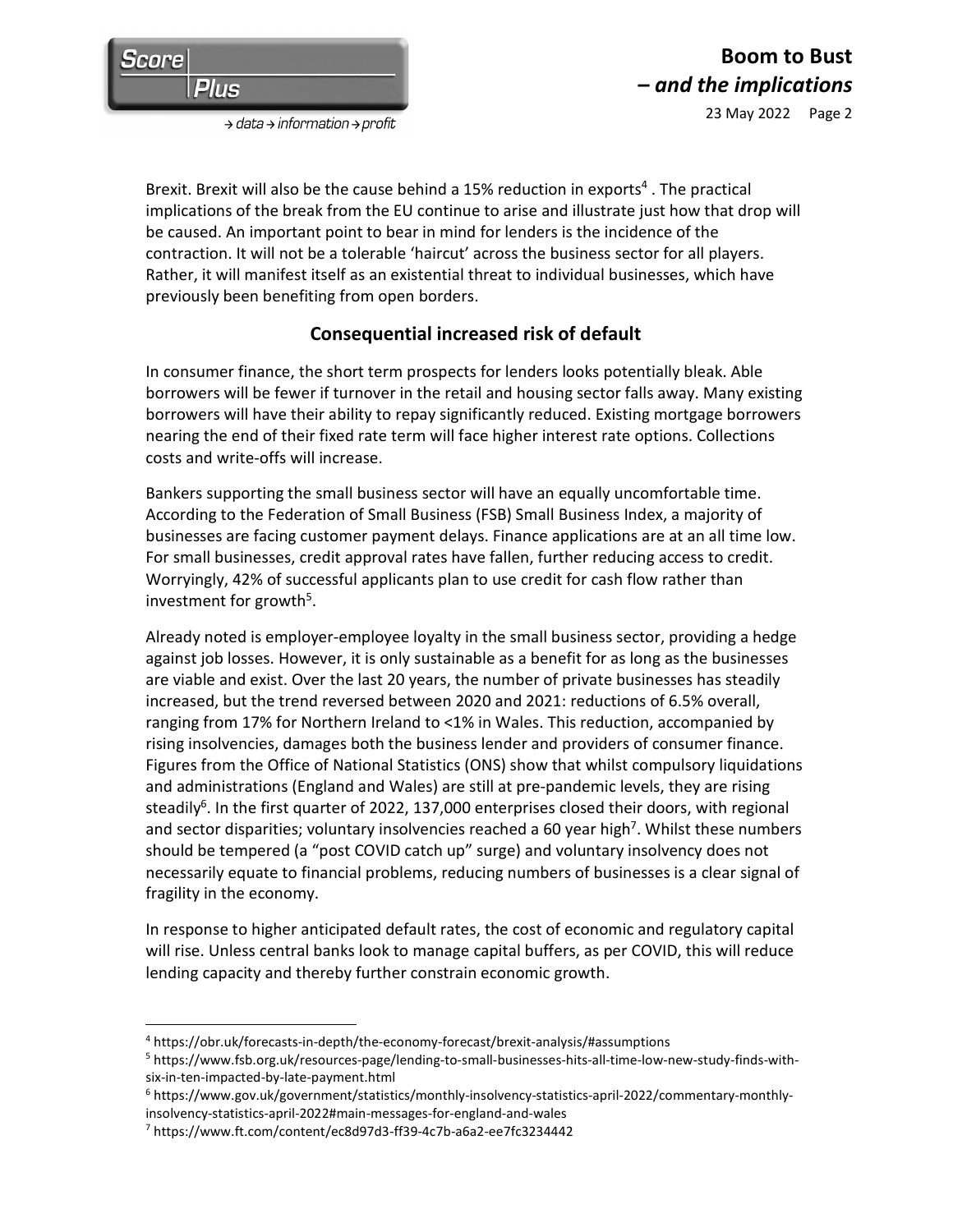

 $\rightarrow$  data  $\rightarrow$  information  $\rightarrow$  profit

Overall, the above describes a scenario that could well arise from current trends. Prudent lenders will need to consider the potential implications for at least their short term approach, and also their longer term ambitions. Lenders now need to review their tactics in (at least) the following areas.

# **So what's to be done about it –** *in summary?*

### **Marketing:**

Build "impervious" segments: Focus on segments and products that will build good quality assets. E.g. consumers: look for income stability / growth potential – permanent contracts, guaranteed income; SME: steady insolvency rate industry types - professional activities, employment support services, financial and insurance activities.

Constrain vulnerable segments: Identify, understand and reduce exposure to those that carry the greatest susceptibility to any downturn. E.g. consumers: gig economy, self employed; SMEs: construction, housing, accommodation and food service sectors.

Product features: review to ensure that they remain appropriate in a significantly less favourable trading climate. E.g. the required loan-to-valuation (LTV) ratio and minimum monthly repayment levels; vehicle depreciation vs PCP balloon payment expectations.

#### **Consumer education:**

Inculcate and sustain good habits in the existing borrower. Incorporate education of applicants on responsible borrowing into communication programmes.

### **Credit risk assessment:**

Understand the business assumptions and goals, defined by the board. Translate these into risk parameters and take judgemental action on cut offs and credit limit / loan amounts, if necessary, to deliver on board expectations. Create benchmarks to measure actual vs expected results. Ensure these benchmarks are sensitive to short term outcomes so that as deviations emerge, iterations of assumptions and policy changes are dynamic.

Reassess LTV ratios to protect lender and borrower from any downturn in the property and used car markets.

Focus on key sub-populations to support marketing effort in recruitment. Identify vulnerable segments quickly and feed this into the marketing cycle. E.g. public sector / pay freeze workers. Generally, in a downturn, public sector workers enjoy employment stability – but their income is forecast to fall behind inflation and private sector colleagues. They may therefore prove more vulnerable to default.

(For more ideas on techniques, refer https://www.scoreplus.com/assets/files/Great%20Expectations%20- %20Raising%20Standards%20in%20a%20Crisis%20- %20Helen%20McNab%20and%20Gerard%20Scallan%20ScorePlus.pdf)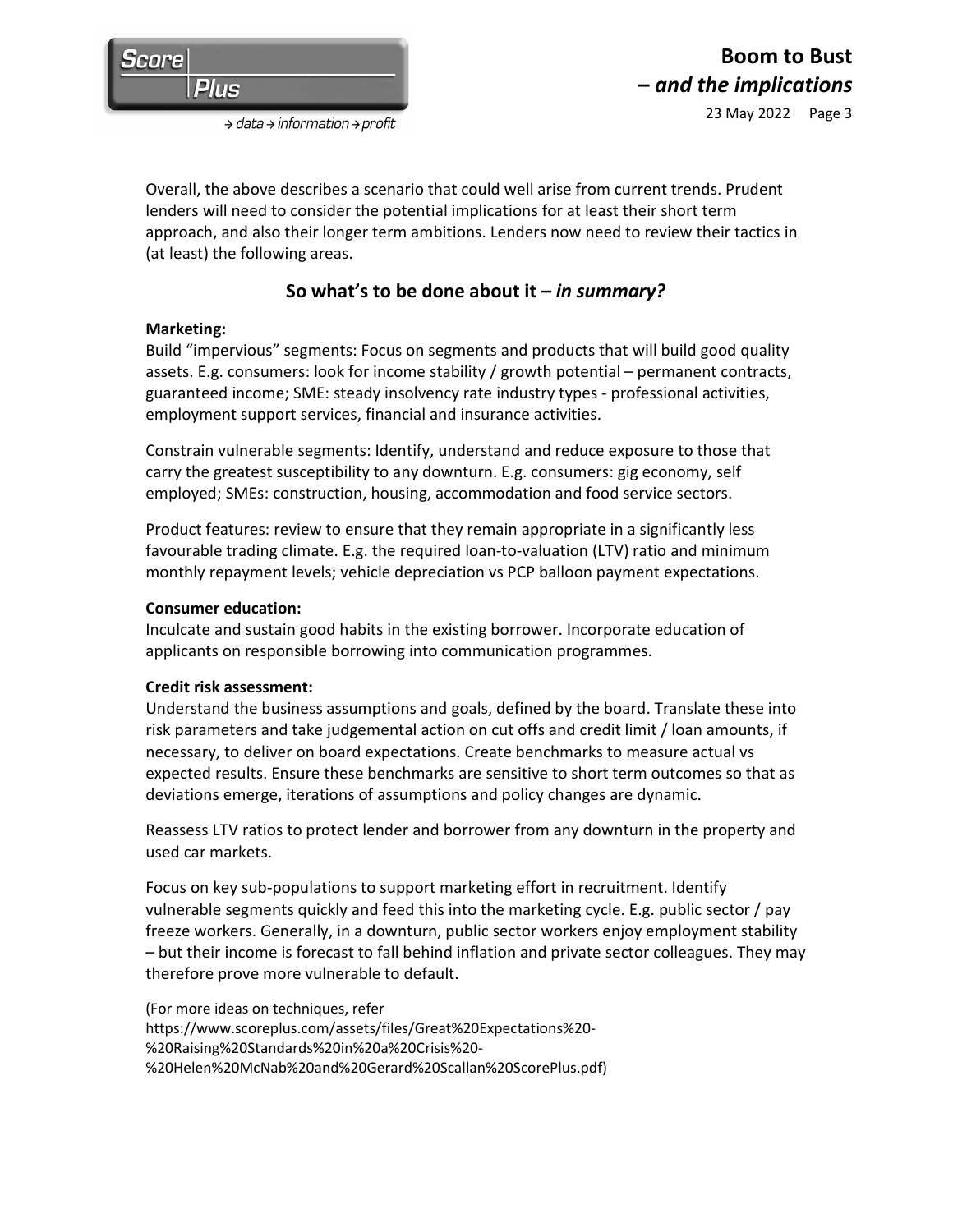

#### **Existing customer relationship management:**

Understand existing customer worth and mirror marketing recruitment strategy to give cohesion of approach.

Identify and strengthen relationships with segments and products that will build good quality assets.

Identify and constrain "at risk" segments. E.g. vulnerable trade sectors and locations which may carry greater threats from their trade borrowers.

Ensure sensitive handling of initiatives. E.g. when eliminating unused capacity on a customer-by-customer basis to assist better management of the balance sheet.

Pre-empt issues and pre-define options for customers who may struggle to meet their repayment programme. E.g. pre-delinquency contact programmes; pre-determined payment holiday and refinancing options.

Communicate your initiatives regularly.

#### **Collections counselling:**

Identify borrowers with long term growth prospects that represent a source of future value. E.g. accounts where set-up costs have been fully amortised and which have been generating value for the business.

Should they experience difficulties, place emphasis on rehabilitation with dignity and goodwill. Ensure all forms of customer communications are modelled to this end. E.g. tone of correspondence and the point at which personal contact is established by a collector or counsellor.

Refer Wells Fargo - despite subsequent difficulties elsewhere in the business, Wells Fargo Bank exited the last economic crisis in the USA as a market leader amongst small businesses, as a result of its supportive relationship strategy.

#### **Leveraging analytics:**

Consumer credit trends tend to lead the economy. Use this to your advantage.

First signs: look at applicant profile. These are likely to decline – although this can be masked by more stringent qualifying criteria e.g. an increase in LTV.

Second signs: default rates greater than expected.

For new business, track outcomes from 4 months to get fastest possible reliable indicators. Respond to size and significance of change. Check the risk to score relationship to determine if the cut off needs changing.

For existing business, track delinquency using the vintage matrix. Focus on the older accounts. If their delinquency starts to rise, this is a sure sign of a portfolio wide issue, rather than new business.